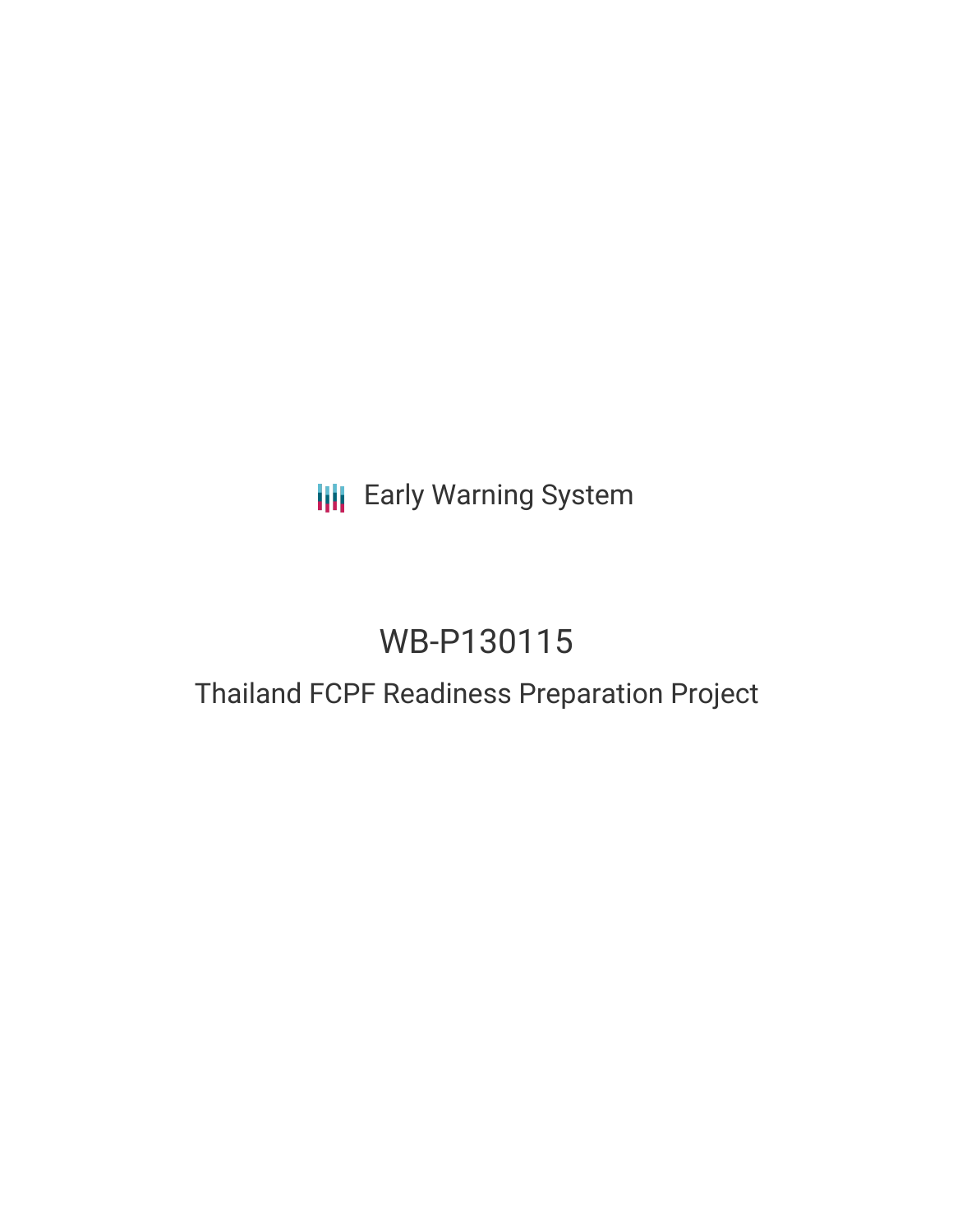

# **Quick Facts**

| <b>Countries</b>              | Thailand                                          |
|-------------------------------|---------------------------------------------------|
| <b>Financial Institutions</b> | World Bank (WB)                                   |
| <b>Status</b>                 | Proposed                                          |
| <b>Bank Risk Rating</b>       | B                                                 |
| <b>Borrower</b>               | Government of Thailand                            |
| <b>Sectors</b>                | Agriculture and Forestry, Climate and Environment |
| <b>Investment Type(s)</b>     | <b>Advisory Services</b>                          |
| <b>Project Cost (USD)</b>     | \$3.98 million                                    |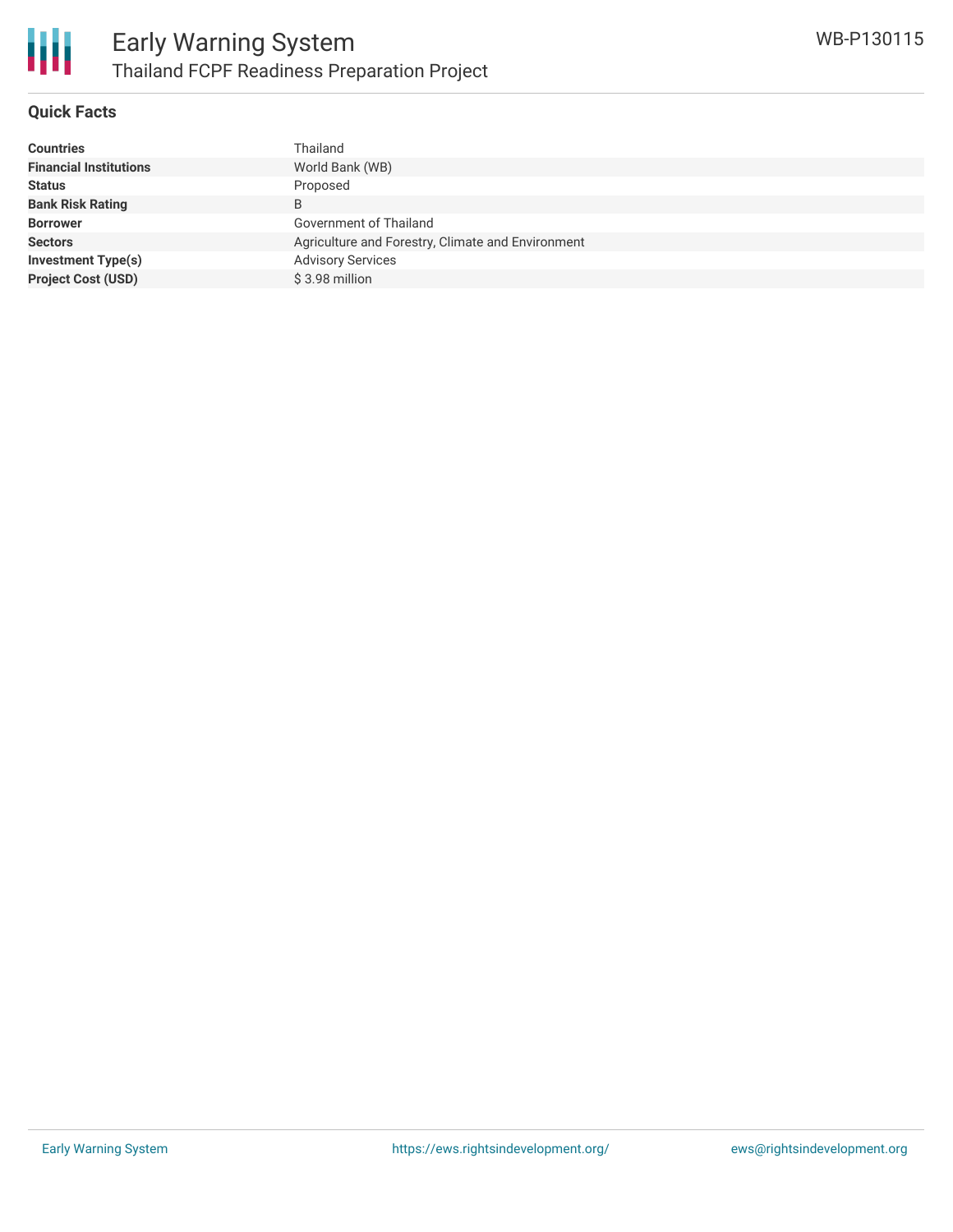

# **Project Description**

According to the bank document, the Project Development Objective is to support the development of the Readiness Preparation Activities . This will be achieved by supporting the preparation of its REDD+ strategy, the design of a national MRV system, and by producing technical work and policy advice.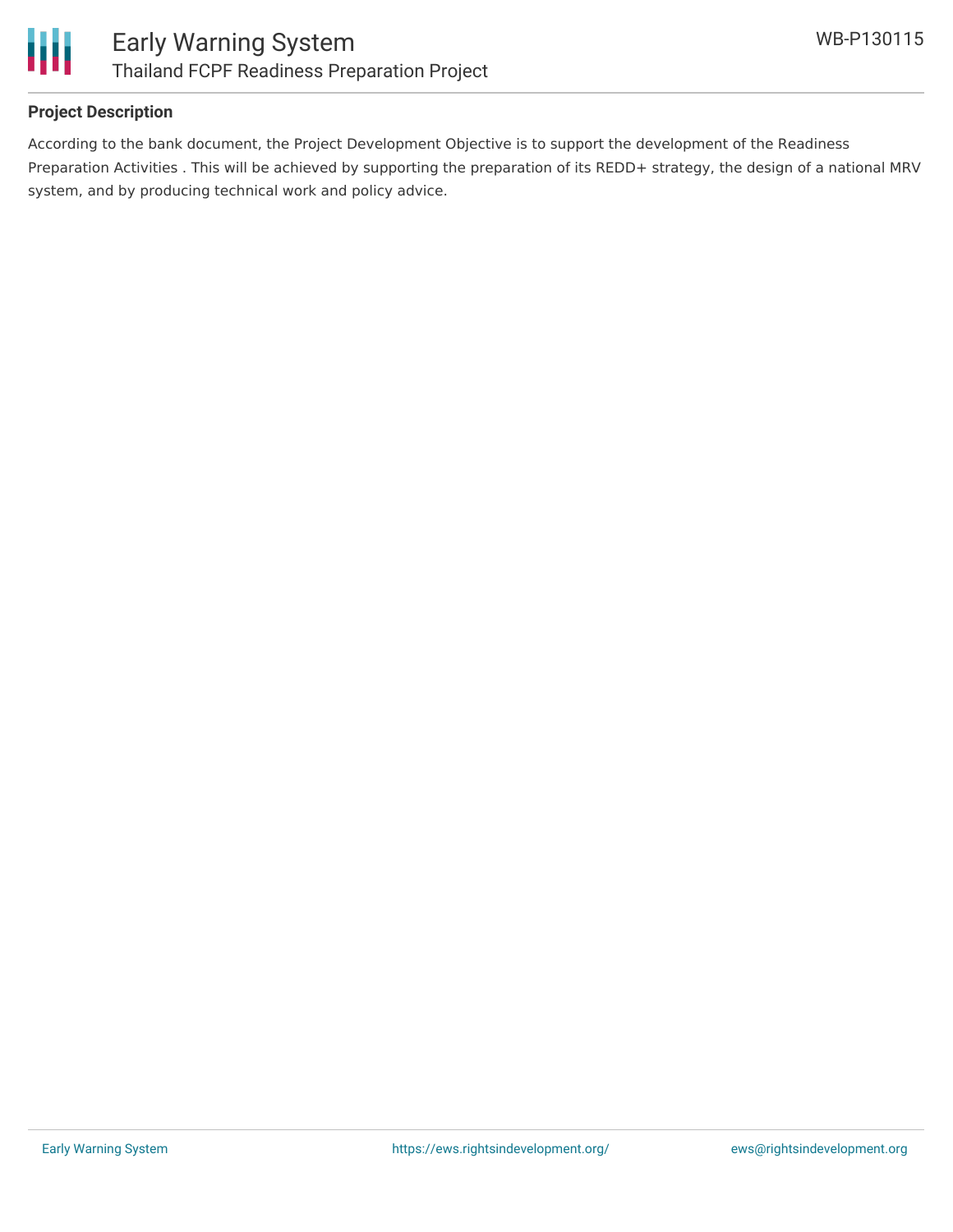

## **Investment Description**

World Bank (WB)

Co-financing: Readiness Fund of the Forest Carbon Partnership Facility US\$ 3.6 million Borrower US\$ 0.38 million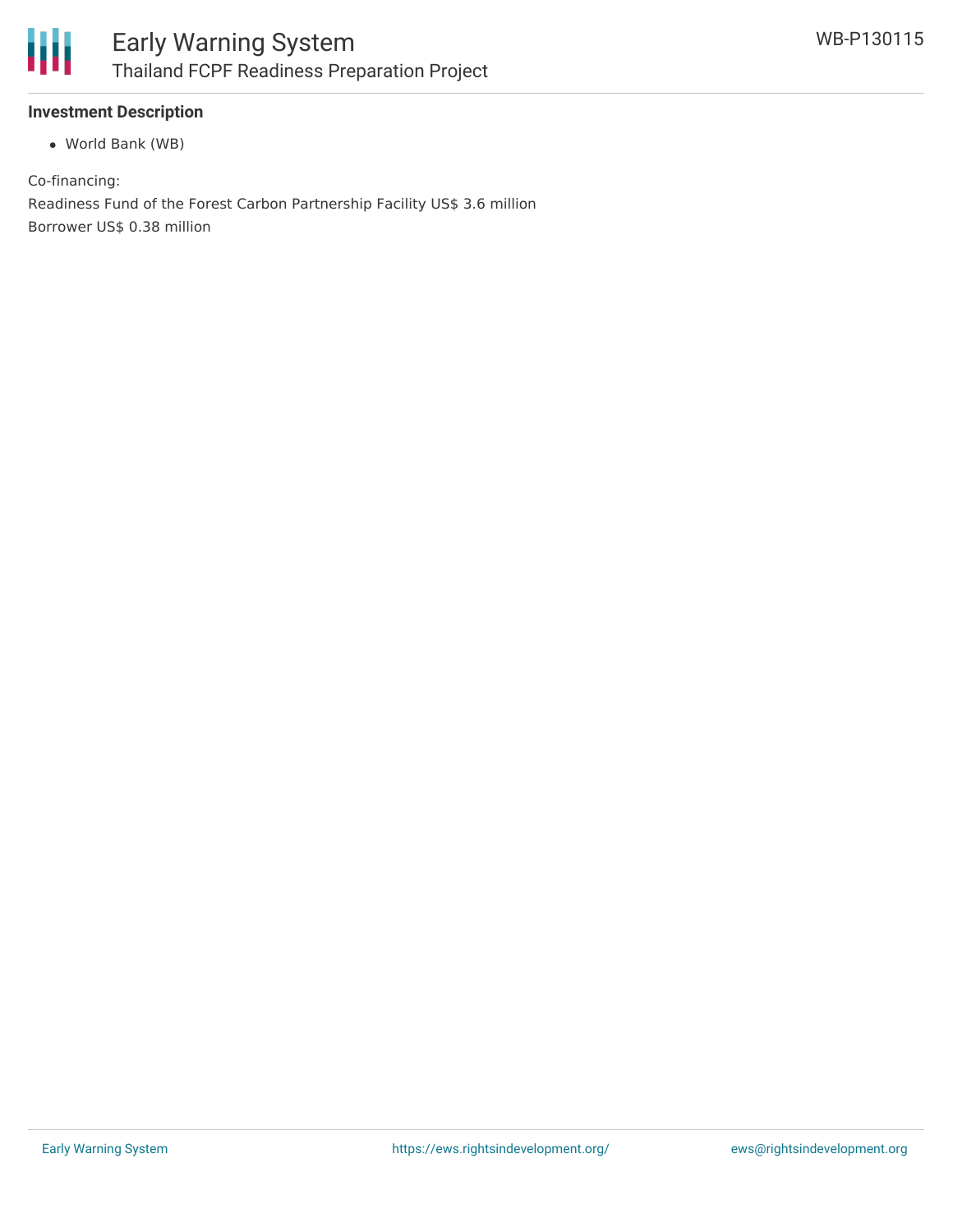

# **Contact Information**

**World Bank** Robert Ragland Davis Title: Sr Forestry Spec. Tel: 5784+6229 / Email: rdavis1@worldbank.org

#### **Borrower/Client/Recipient**

Ministry of Finance Contact: Mr. Suwit Rojanavanich Title: Director-General of the Public Debt Management Office Tel: 662-273-9825 Email: suwit@pdmo.go.th

## **Implementing Agencies**

Department of National Parks, Wildlife and Plant Conservation Contact: Ms. Ratana Lakanawarakul Title: Director Tel: 6625610777 Email: [ratlakana@gmail.com](mailto:ratlakana@gmail.com)

## **ACCOUNTABILITY MECHANISM OF WORLD BANK**

The World Bank Inspection Panel is the independent complaint mechanism and fact-finding body for people who believe they are likely to be, or have been, adversely affected by a World Bank-financed project. If you submit a complaint to the Inspection Panel, they may investigate to assess whether the World Bank is following its own policies and procedures for preventing harm to people or the environment. You can contact the Inspection Panel or submit a complaint by emailing ipanel@worldbank.org. You can learn more about the Inspection Panel and how to file a complaint at: <http://ewebapps.worldbank.org/apps/ip/Pages/Home.aspx> .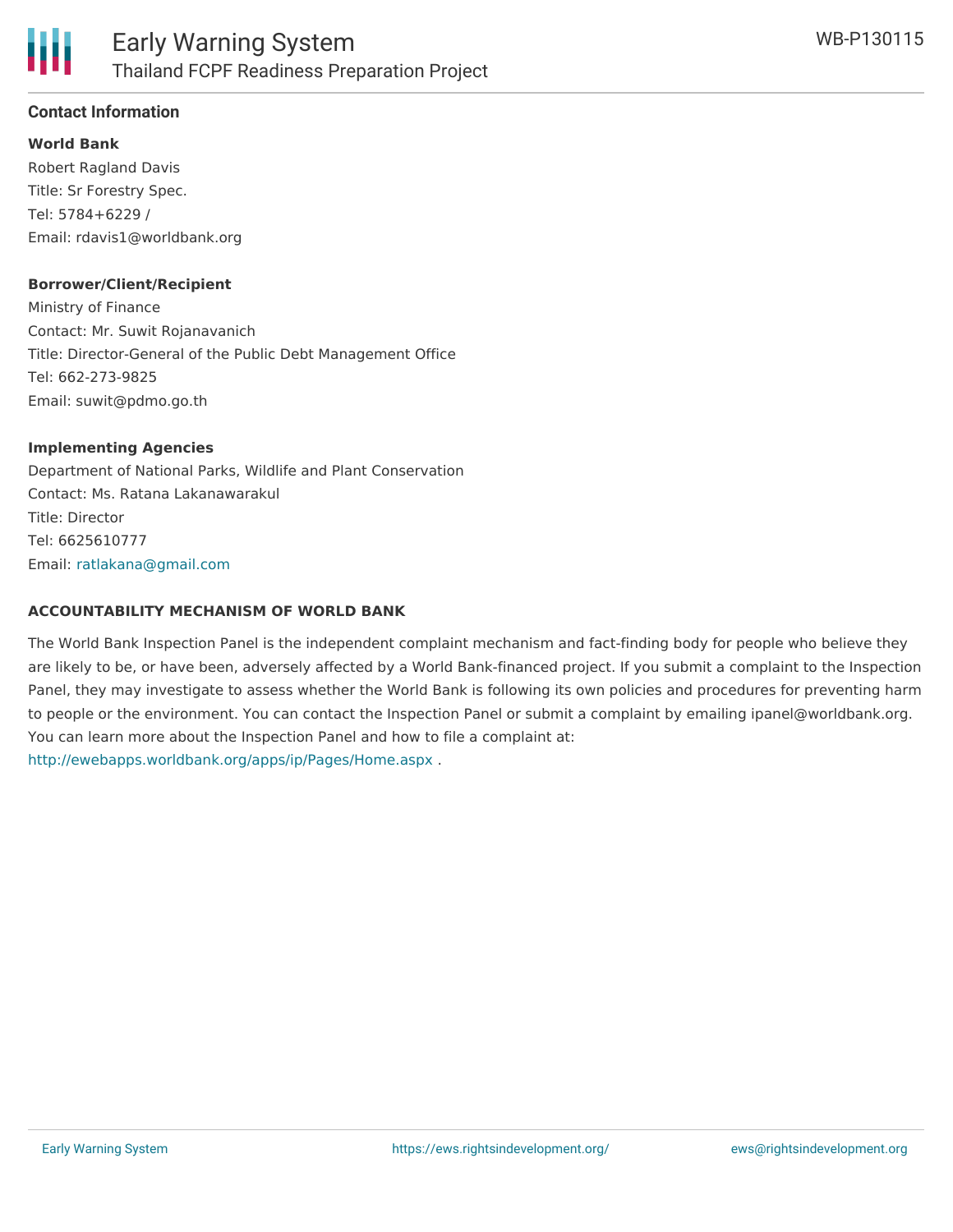

# Early Warning System Thailand FCPF Readiness Preparation Project

#### **Bank Documents**

- Integrated Safeguards Data Sheet (Concept Stage) Thailand FCPF Readiness [Preparation](https://ewsdata.rightsindevelopment.org/files/documents/15/WB-P130115_l3FsXbJ.pdf) Project P13 [Original Source]
- Project Information Document (Concept Stage) Thailand FCPF Readiness [Preparation](https://ewsdata.rightsindevelopment.org/files/documents/15/WB-P130115_BjuzTqR.pdf) Project P130115 [Original Source]
- Thailand Forest Carbon Partnership Facility (FCPF) Reduce Carbon Emissions from [Deforestation](https://ewsdata.rightsindevelopment.org/files/documents/15/WB-P130115.pdf) and [\[Original](http://documents.worldbank.org/curated/en/2016/09/26786375/thailand-forest-carbon-partnership-facility-fcpf-reduce-carbon-emissions-deforestation-degradation-redd-readiness-project) Source]
- Thailand Forest Carbon Partnership Facility : [procurement](https://ewsdata.rightsindevelopment.org/files/documents/15/WB-P130115_WgnH2tw.pdf) plan for September 2015 to March 2017 : [\[Original](http://documents.worldbank.org/curated/en/2015/04/24411562/thailand-forest-carbon-partnership-facility-procurement-plan-september-2015-march-2017-thailand-forest-carbon-partnership-facility-procurement-plan-september-2015-march-2017) Source]
- Thailand Forest Carbon Partnership Facility Project : [procurement](https://ewsdata.rightsindevelopment.org/files/documents/15/WB-P130115_v9Rf7MR.pdf) plan for November 2015 to May 20 [Original Source]